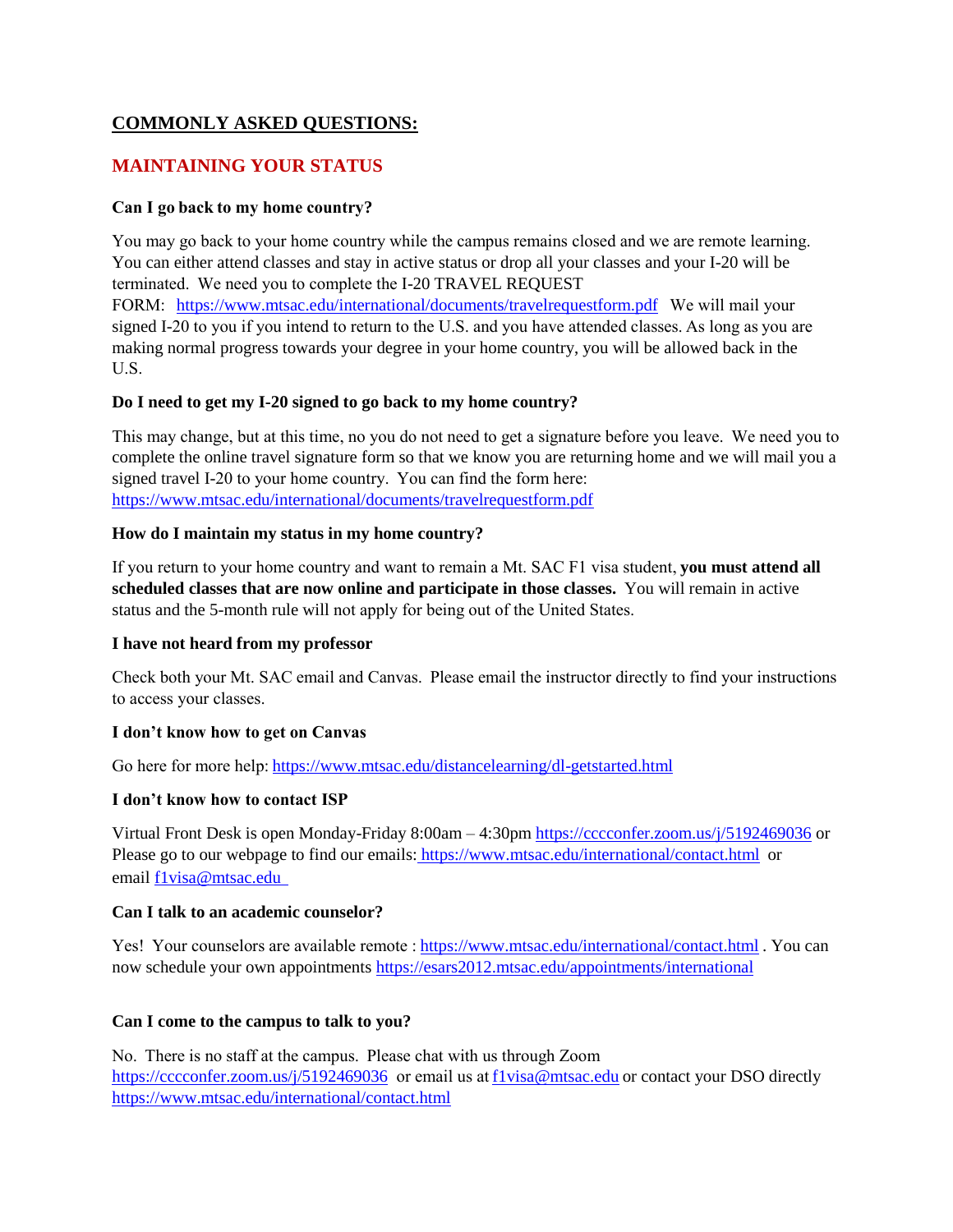### **If I have a lab that is held on campus, do I need a parking pass for the Fall semester?**

No, as long as you park in a student lot, you will not be ticketed.

### **How can I obtain a refund?**

 your student tab to set up your refund. Make sure that you make a refund selection in your portal. Make sure you go to "manage my refunds' in

## **Can I still order transcripts?**

Yes, there should be no disruption to transcript requests or deliveries during this health crisis.

## **I would like to transfer to another school in Spring 2021. How can I do that?**

Please follow the usual procedure for transfer. Once a college or a university sends you an acceptance letter, fill out the TRANSFER REQUEST form, <https://www.mtsac.edu/international/pdfs/TransferOutRequestForm.pdf>

# **Off Campus Resources**

**Crisis Information Lines Text HOME to 741741 to connect with a Crisis Counselor.** 

**Crisis Line for those abroad**  <https://www.crisistextline.org/international>

### **Suicide Prevention Line**  (800) 273-8255

**Anxiety**  <https://www.crisistextline.org/get-help/anxiety>

### **Depression**

<https://www.crisistextline.org/get-help/depression>

# **Loneliness**

<https://www.crisistextline.org/get-help/loneliness>

## **Locate all other help lines**  <https://www.crisistextline.org/texting-in>

# **FOOD PANTRY**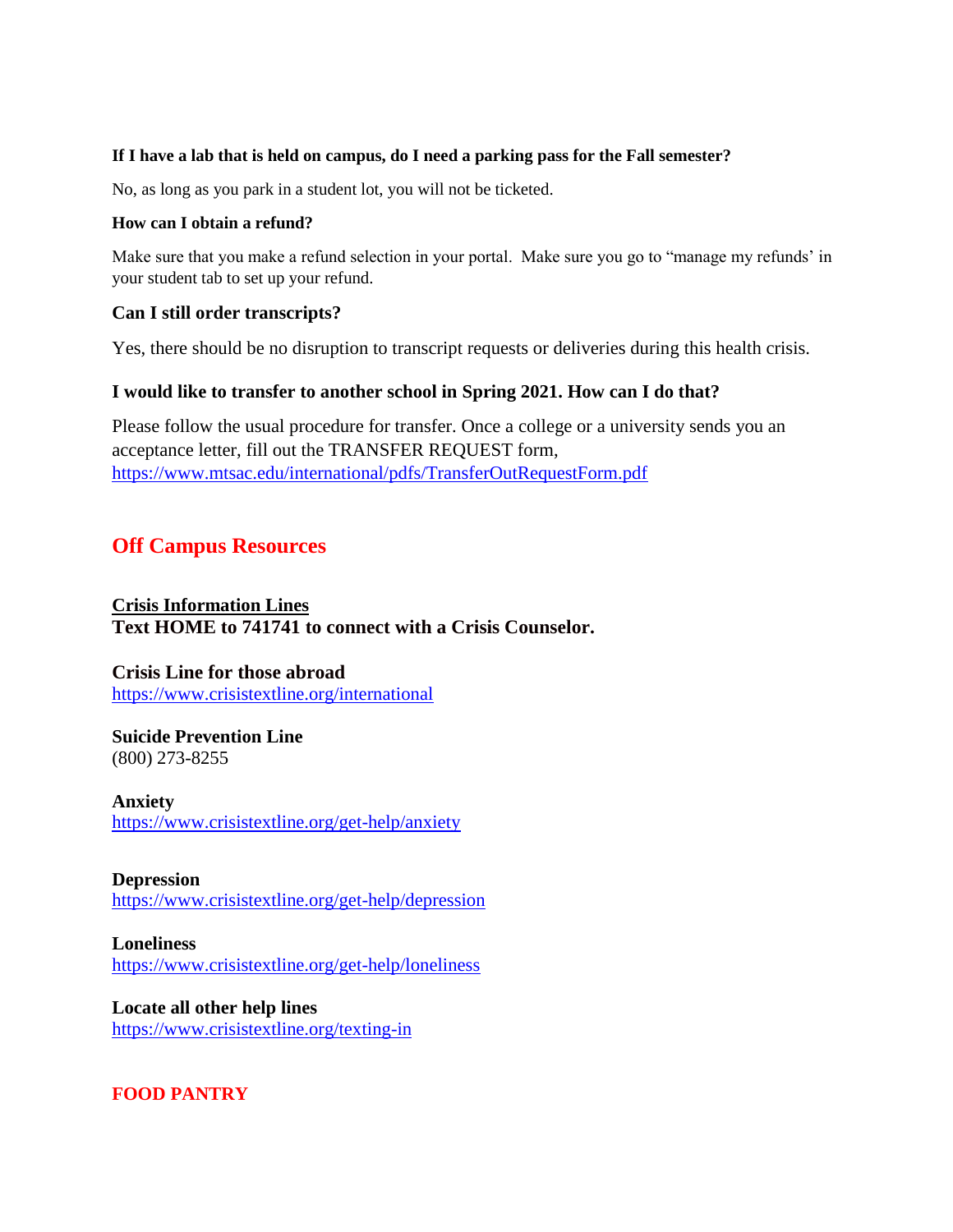## **Mt. SAC Basic Needs**

<https://www.mtsac.edu/basic-needs/campusresources.html>

## <https://www.mtsac.edu/basic-needs/index.html>

# **Health Insurance**

# **Do I still have my health insurance? How can I find it?**

Yes, all students enrolled for Fall semester have medical insurance through Student Insurance and ID cards can be obtained by going to [https://www.mtsac.edu/international/student\\_health\\_insurance.html](https://www.mtsac.edu/international/student_health_insurance.html) 

## **Is testing for COVID-19 covered under my Student Insurance plan?**

Yes, medically necessary, diagnostic testing for the coronavirus is covered under your plan at no charge to you. This means you will not be charged a copay or deductible.

# **Is treatment for COVID-19 (coronavirus) covered under my Student Insurance plan?**

Yes!

## **How do I know if I need to get tested?**

 If you believe you may have been exposed to the coronavirus and think you need to be tested, please contact your doctor's office to discuss your symptoms and determine next steps. If you don't have a doctor, you can contact Student Insurance or your state or local health department for assistance.

## **Is there a specific place I must go for testing?**

We recommend that you connect with your local county health department to obtain information about where to be tested. If you need help finding your state health department, please contact Student Insurance and they would be happy to help!

# **Will I be covered if my test comes back as positive?**

Yes! It is covered under the same maximum benefit listed on your plan summary and plan brochure. In the event you need treatment, those services are covered according to policy guidelines. You may wish to seek treatment with an in-network provider as cost sharing may apply.

## **How do I contact Student Insurance?**

There are several ways you can contact them: [https://www.mtsac.edu/international/student\\_health\\_insurance.html](https://www.mtsac.edu/international/student_health_insurance.html)